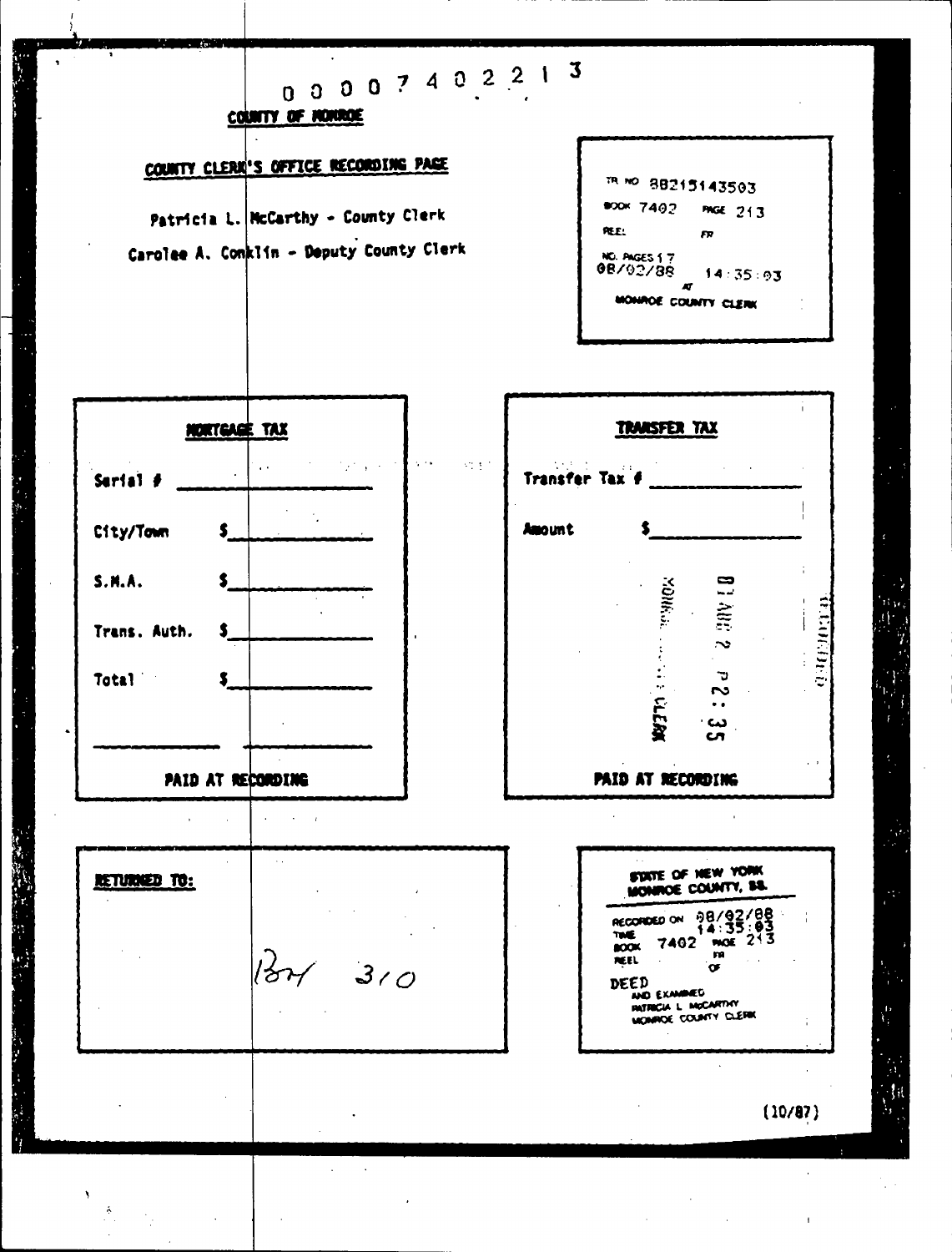# 0000749221

R6X 310 とのメ

13191

#### **DECLARATION**

#### COVENANTS, CONDITIONS AND RESTRICTIONS

day of July, 1988, by day of July, 1988, by Victor Rawson Development Corporation, hereinafter called "Declarant".

WHEREAS, Declarant is the owner of certain real property in the Town of Greece and City of Rochester, County of Monroe and State of New York, more particularly described in Schedule A attached hereto and made a part hereof, said land in its entirety being hereinafter referred to as the "Properties"; and

WHEREAS, Declarant has subdivided the Properties and desires to subject the same to those certain covenants $\bar{z}$ مە agreements, easements, restrictions, charges and liens. (hereinafter referred to collectively as "Restrictions") as 2 m> hereinafter set forth; and

**Reference** 

WHEREAS, STONEHEDGE HOMEOWNERS' ASSOCIATION, INC. IS a New York Not-for-Profit Corporation formed for the purpose  $\bullet$   $\bullet$ described in its Certificate of Incorporation; دے

NOW, THEREFORE, Declarant hereby declares that all of the Properties, together with any and all improvements thereon and appurtehances thereunto, shall be held, sold and conveyed subject to the following covenants, easements, restrictions and conditions which are for the purpose of protecting the value and desirability of, and which shall run with, burden and bind the Properties for and during the period of time specified hereafter an all parties having any right, title or interest in the Properties or any part thereof, their heirs, executors, administrators, successors and assigns forever, and shall inure to the benefit of each owner thereof.

#### ARTICLE I

#### DEFINITIONS

Section 1. "Association" shall mean and refer to STONEREDGE HOMEOWNER'S ASSOCIATION, INC., its successors and assigns.

Section 2. "Common Area" shall mean all real property owned by the Association for the common use and enjoyment of the Owners.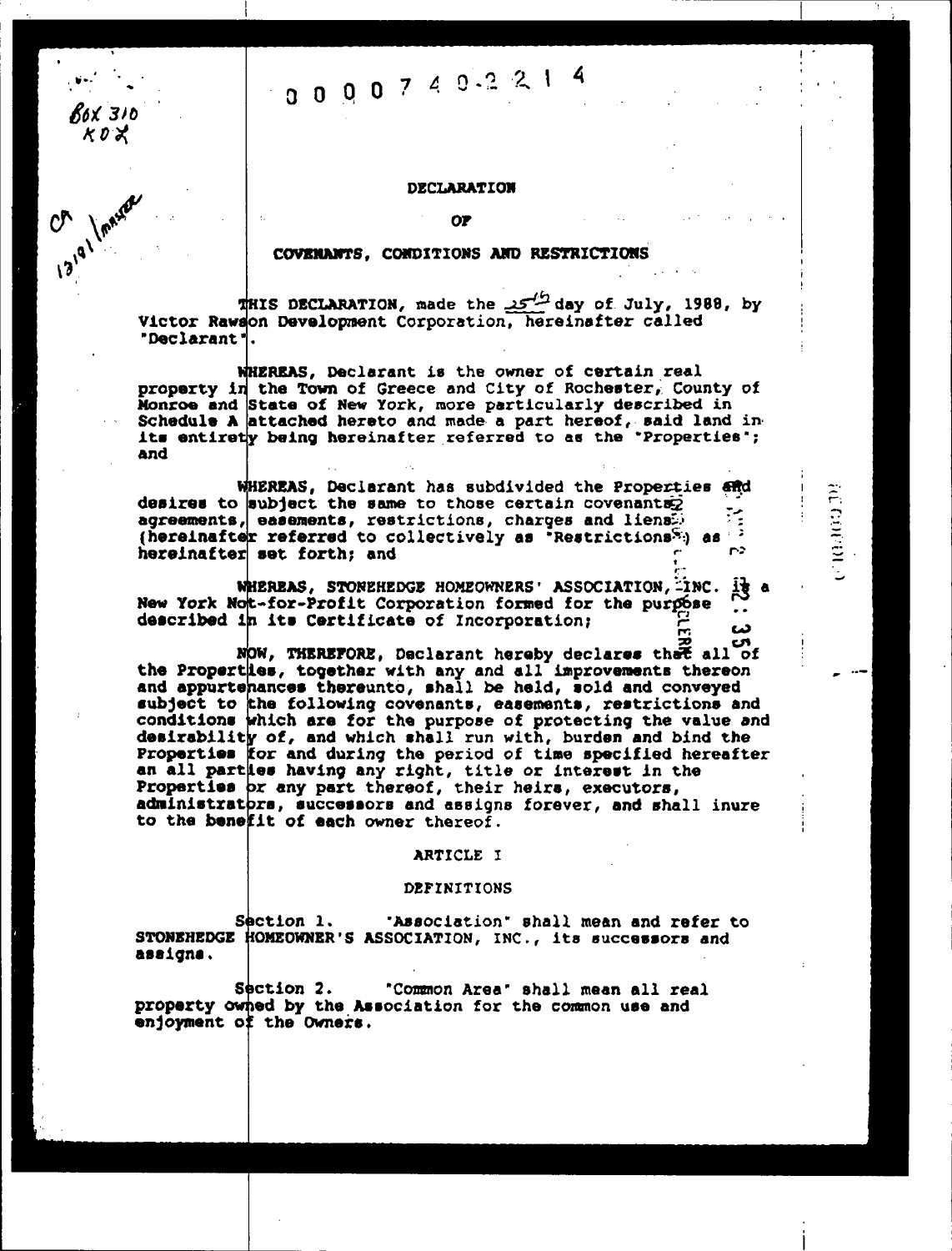## $3$  0 0 0 7 4  $3$  2 2 1 5

Section 3. Testricted Common Area' shall mean and refer to that part of the Common Area which is set aside for the exclusive use of a particular owner.

Section 4. "Declarant' shall mean and refer to VICTOR RAWSON DEVELOPMENT CORPORATION, and its successors and assigns if such successors or assigns shall acquire more than one undeveloped lot from Declarant for the purpose of development

I.

I I

Section 5. "Lot' shall mean and refer to any plot of land shown upon any recorded subdivision map or resubdivision map of the Properties, with the exception of the Common Area.

Section 6 Owner' shall mean and refer to the record owner, whether one or more persons or entities, of a fee simple title to any Lot which is part of the Properties, including contract sellers, excluding those having such interest merely as security for the performance of an obligation.

Saction 7. Troperties' shall mean and refer to<br>that certain real property hereinbefore described, and such additions thereto as may hereafter be brought within the jurisdiction of the Association.

Section 8. "Unit" shall mean and refer to the structure built on any given Lot.

#### ARTICLE II

#### PROPERTY RIGHTS

Section 1. Owner's Easements of Enjoyment. Every Owner shall have a right and easement of enjoyment in and to the Common Area, excluding any restricted common area, including any necessary rights of ingress and egress to Owner's property over the Common Area, which easement shall be appurtenant to and shall pass with the title to every Lot, subject to the following provislone a

> (a) the right of the Association, pursuant to its bylaws, to adopt rules and regulations 'governing the upe of the Common Area and facilities, and the personal conduct of the members and their guests thereon, and to<br>establish penalties for the infraction thereof.

lb) the right of the Association to suspend the right to use any of the facilities on the Common Area by an Owner for any period during which any assessment

 $-2 -$ 

)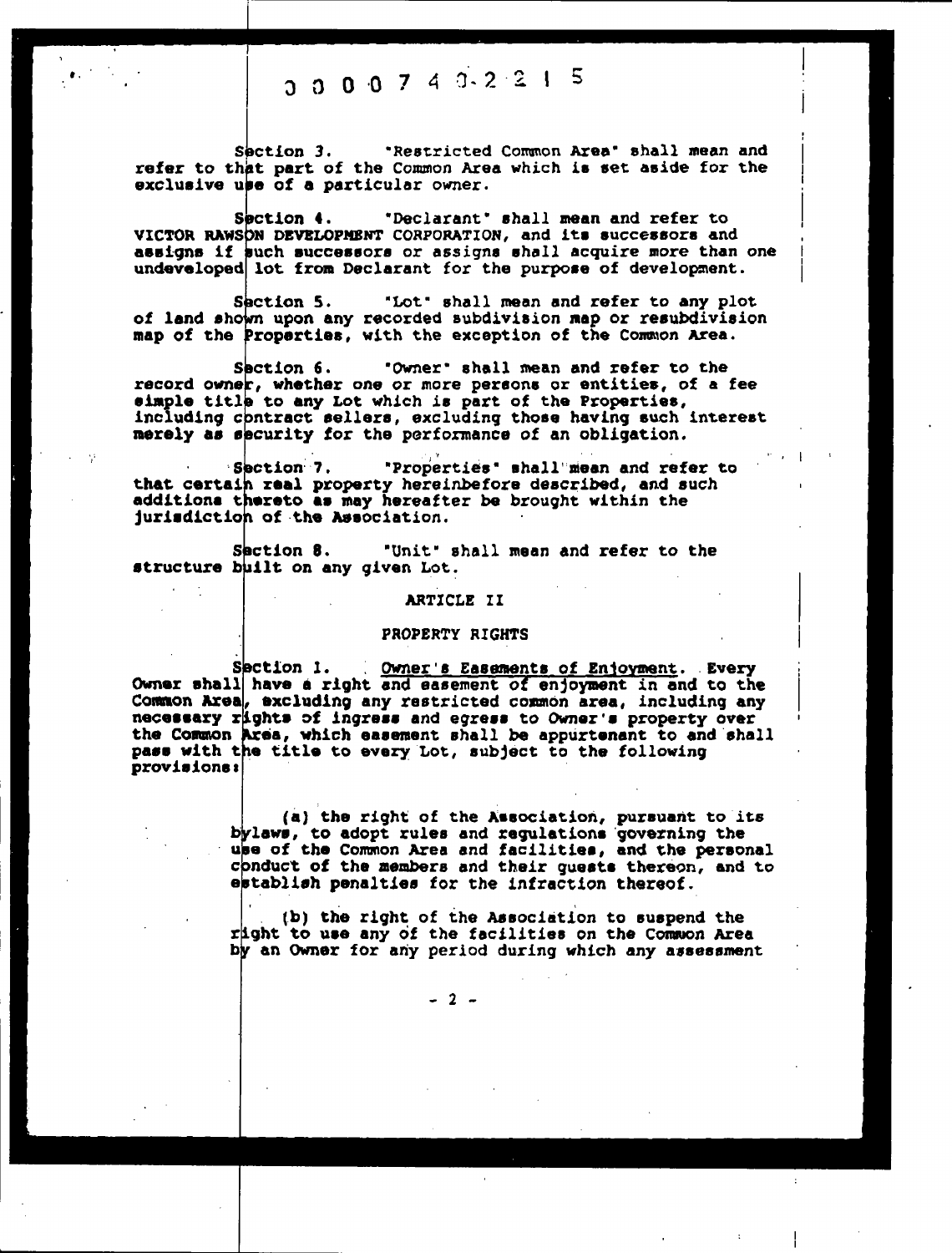# 0 0 0 0 7 4 0 2 2 1 6

against his Lot remains unpaid, and for a period not to exceed 60 days for any infraction of its published  $t$ ules and regulations.

(c) the right of the Association to dedicate or transfer all or any part of the Common Area to any public agency, authority or utility for such purposes and subject to such conditions as may be agreed upon by the members approving such transfer. Except for such dedications or transfers disclosed to initial Owners or otherwise required for subdivision approval, no such dedication or transfer shall be effective unless an instrument signed by 75% of each class of members, and their mortgagees, agreeing to such dedication or transfer, has been recorded

1 I

(d) the right of invitees and business visitors of any Owner to ingress and egress over those portions of the Common Areas that lie within private roadways.

(e) the right of the Association to designate certain portions Of the Common Area as restricted dommon areas and as parking lots for vehicles of Qwners, their invitees and business guests.

 $(f)$  the right of the Association to designate dertain portions of the Common Area as sidewalks for the use of Owners, their invitees and business guests.

section 2. Delegation of Use. Any Owner may<br>delegate, in accordance with the bylaws, his right of enjoyment to the Common Area and facilities to the members of his family, his tenante or contract purchasers who reside on the property.

#### ARTICLE III

#### **EASEMENTS**

Section 1. Easements for Utilities. Declarant reserves the right to grant easements, both temporary and permanent, to all public authorities and utility companies over any part of the Properties.

Section 2. Basements for Encroachments. Each Lot,<br>and the property included in the Common Area, shall be subject to an easement for encroachments created by construction, settling and overhangs. for all buildings constructed by Declarant. A valid easement for said encroachments. and for the maintenance of same, shall and does exist so long as such encroachments stand.

 $-3 -$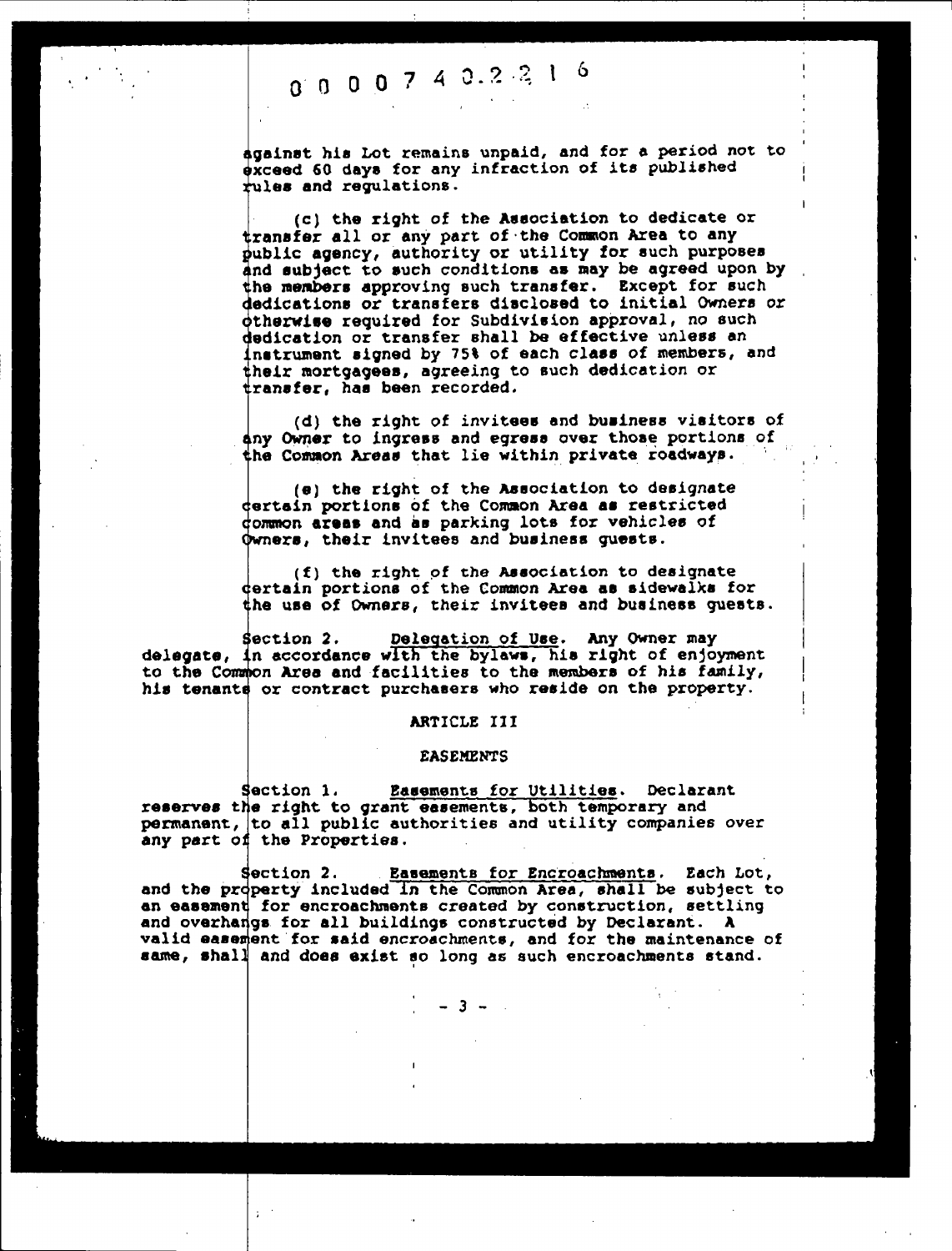$0$   $0$   $0$   $7$   $4.0$   $2$   $2$   $1$   $7$ 

In the event that any structure containing two or more living units is partially or totally destroyed and then rebuilt, or is<br>in need of repair, the Owners of the living units so affected agree that minor encroachments of parts of the adjacent living<br>units on adjoining Lots or on the Common Area due to such<br>construction shall be permitted, and that a valid easement for<br>said encroachment and the maintenance

Other Easements. There is hereby Section 3. created a blanket easement upon, across, over and under all of the Properties, for ingress, egress, installation, replacement, repair and maintenance of all utilities, including but not limited to water, sewers, gas, telephones and electricity, and a master cable television antenna system. By virtue of this easement it is expressly permissible to erect and maintain the necessary transformers or other equipment on the Properties, and to affix and maintain electrical or telephone wires and conduits, sewer and water lines on or below any residence or land owned by any Owner. An easement is hereby granted to the Association, its officers, agents and employees (including employees of any management company having a contract with the Association), over<br>all of the Common Area and over all of the Lots, and to enter any residence to perform the duties of maintenance, landscaping and repair of the residences or Common Area or lawn areas within Lots, to maintain any utilities for which an easement has been granted and to prevent damage to any other residence. An<br>easement is hereby reserved to Declarant to enter the Common Area<br>and any Lot during the period of construction and sale of the<br>Properties, and to maintain<br>making th such facilities and perform such operations as in the sole opinion of Declarant may be reasonably required, convenient or incidental to the construction and sale of residences, including, without limitation, a business office, sales office, storage area, construction yards, signs and model units, provided that this does not unreasonably obstruct access by members of the Association.

#### ARTICLE IV

#### MEMBERSHIP AND VOTING RIGHTS

Section 1. Membership. Every Owner of a Lot which is subjected by this Declaration to assessment by the Association shall be a member of the Association. Membership shall be appurtenant to and may not be separated from ownership of any Lot which is subject to assessment.

Section 2. Voting Rights. The Association shall have two classes of voting membership.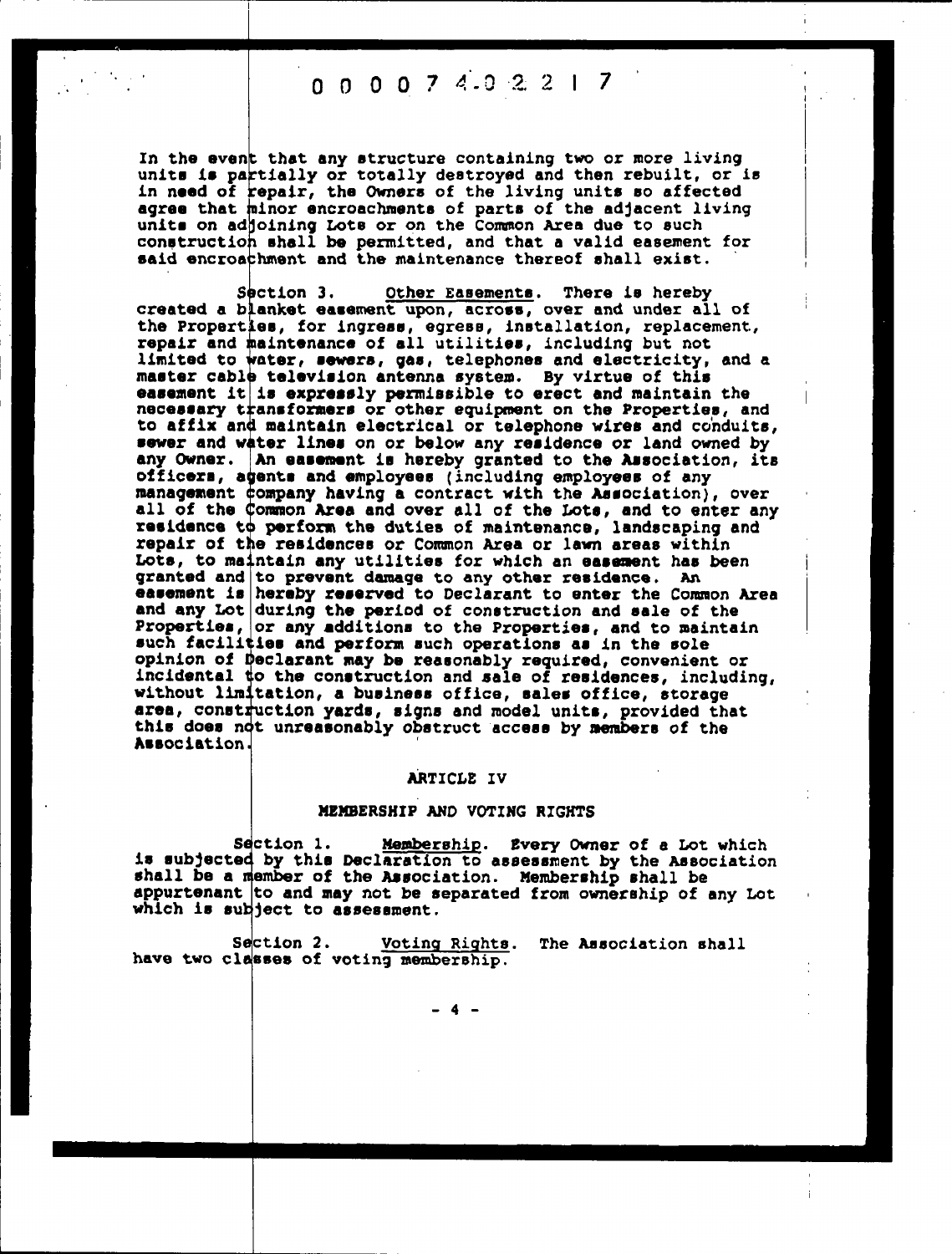0 0 0 0 7 4. 0

lass A members shall be all Owners with the exception of Doclarant. On April 8, 1993, or at such time as all 34 Lots have been conveyed by Declarant, whichever first occurs, each Class A member shall be entitled to one vote. When more than one person holds an interest in any Loc, all such persons shall he members, and the vote for such Lot shall be exercised as they among themselves determine, but in no event shall more than one vote be cast with respect to any until such time as Declarant. whichever first occurs. Class A members shall not be entitled  $t\phi$  vote. Lot. Prior to April 8, 1993, or title to all 34 Lots has been conveyed by

Class B members shall be Declarant or its successors or<br>assigns, and shall be the only members entitled to vote until April 8, 1993, or until such time as title to all 34 Lots has been conveyed by Declarant, whichever first occurs, at which time Class B membership shall cease and shall be converted to Class A membership

#### ARTICLE v

#### COVENANT FOR ANNUAL OR SPECIAL ASSESSMENT

Section 1. Creation of the Lien and Personal Obligation of Assessments. Declarant, for each Lot owned within the Properties, hereby covenants to pay to the Association, and each Owner of any Lot, by acceptance of a deed therefor, whether or not it shall be so expressed in such deed, is deemed to covenant to pay to the Association; (1) annual assessments or charges, and (2) special assessments tor capital improvements such assessments to be established and collected as hereinafter provided. The covenant in this Section shall not constitute a guarantee or promise of any kind by Declarant to pay any assessment pr any other obligation of any Owner other than Declarant. The annual and special assessments, together with interest, costs, and reasonable attorneys ' fees shall be a charge on the land and shall be a continuing lien upon the Lot against which each such assessment is made. Each such assessment, together with interest, costs and reasonable attorneys' fees, shall be the personal obligation of the person who is the Owner of such Lot at the time when the assessment fell due. The personal obligation for delinquent assessment shall not pass to the Owner's successors in title unless expressly assumed by them.

Section 2. Purpose of Assessments. Assessments levied by the Association shall be used exclusively (i) to operate, maintain, repair, improve, construct, reconstruct and preserve, on a non-profit basis, the Common Area owned by the Association, exclusively for the benefit of its members, their

 $-5 -$ 

. I I.

 $\mathbf{I}$ 

: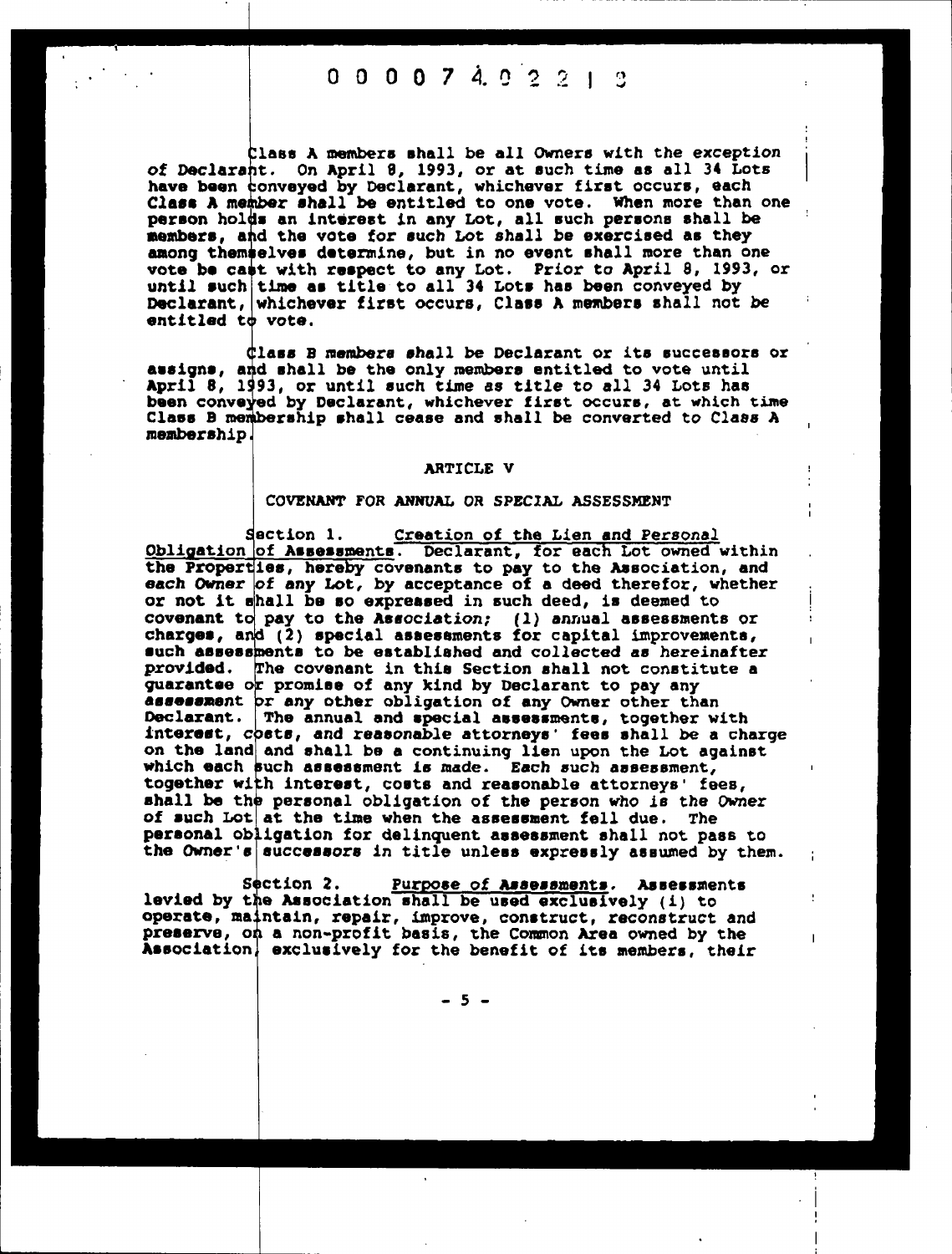0 0 0 0 7 4 0 2 2 1 9

exterior doors (excluding, nevertheless, storm and screen doors) roof and roof members, fascia and exterior trim, gutters and down guests, tehants and invitees; and (ii) to maintain, repair, reconstruct, replace and preserve, on a non-profit basis, the Lots, and the improvements constructed thereon, for the purpose of preserving the exterior appearance and configuration of said Lots and Units, including but not limited to, foundations, all exterior (outside) walls, including window casements (excluding, nevertheless, all glass replacements or breakage and window screens and excluding window cleaning) , exterior chimney and spouts, private drives, driveways, walks and parking areas. trees, shrubs and grasses, and other exterior improvements (excluding patio areas) . The maintenance and cleaning of window glass and acreens, storm and screen doors, and patio areas shall be the responsibility of Owners, provided, however, that if an Owner shall fail to maintain and clean satisfactorily after fifteen (15) days notice from the Association, the Association may perform such maintenance and cleaning and charge the Owner for the expense thereof. Except for the structural portion of the exteri¢r walls and roof members, there shall be no obligation on the part of the Association to maintain, repair, reconstruct replace or preserve any part of the interior of any Unit or any fixtures or mechanical system (including but not limited to heating, including chimney, lighting, plumbing, air-conditioning) for any Owner. The above obligation shall not include any maintenance, repairs or replacements caused by fire or other casualty to a Unit, except as provided under Article VII, Section 3 and Article X.

r.

Section 3. Date of Commencement of Annual Assessments and Due Dates. The assessments provided for herein shall be fixed from time to time, but at least annually, and shall commence as to all Lots on the first day of the month following the recording of this Declaration, and shall be prorated on the basis of the Estimated Budget for the first year published in the Offering Plan, according to the number of months remainlnq in the fiscal year. The Board of Directors shall fix the amount of subsequent assessments from time to time, but at least annually, for each Lot at least thirty (30) days in advance of annual assessment period. written notice of the assessment shall be sent to every Owner subject thereto. The due dates shall be published by the Board of Directors, and, unless otherwise provlded,. the Association shall collect each month from the Owner of each Lot one-twelfth  $(1/12)$  of the annual assessment for such Lot. The Association shall, upon demand, 'and for a reasonable charge, furnish a certificate signed by an officer, or the Managing Agent, if any, of the Association setting forth whether the assessments on a specified Lot have been paid. Such

 $-6 -$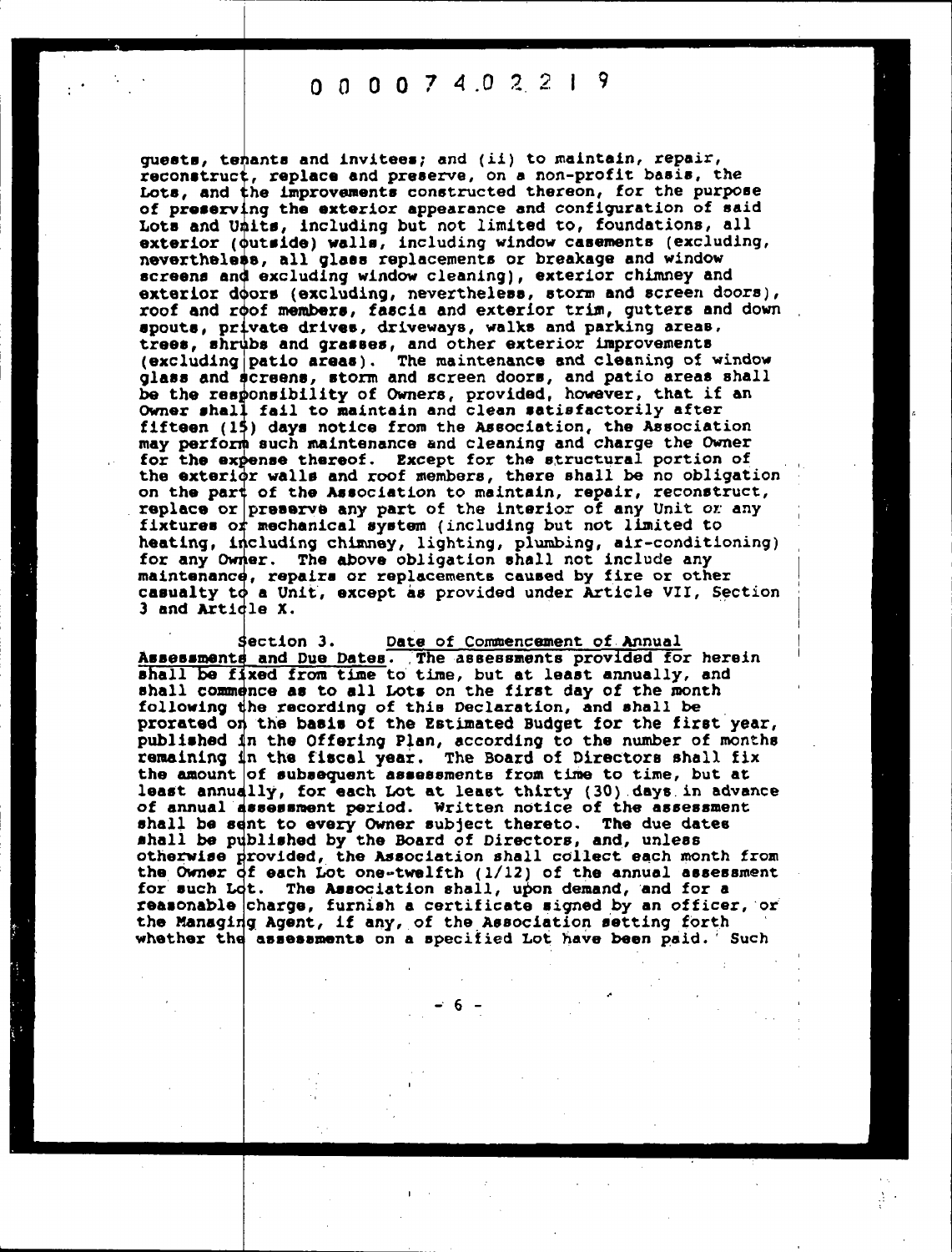**I** I is a set of the set of the set of the set of the set of the set of the set of the set of the set of the set

certificates shall be conclusive evidence of payment of any assessment therein stated to have been paid.

Section 4 Improvements. In addition to the annual assessments, the Aaaoclaticn may levy, in any assessment year, a special I assessment applicable to that year only for the purpose of defraying, in whole or in part, the cost of any construction, reconstruction repair or replacement of a capital improvement upon the Common Area, and the Lots, or any of them, including fixtures and personal property related thereto, provided that any such assessment shall have the assent of two-thirds (2/3) of the Special Assessments for Capital votes of the Members entitled to vote, present in person or by proxy, at a meeting duly called for this purpose.

Section 5. Notice and Quorum for Any Action Authorized Under Section 4. Written notice of any meeting called for the purpose of taking any action authorized under Section 4 of this Article V shall be sent to all Members not less than thirty (30) days nor more than sixty (60) days in advance of the meeting.  $|$  The presence of Members, in person or by proxy, entitled to cast two-thirds  $(2/3)$  of all the votes of the membership shall constitute a quorum

Section 6. Uniform Equal Rate of Assessment. Both annual and special assessments must be fixed at a uniform equal rate for all Lots and may be collected on a monthly or quarterly basis

Section 7. Effect of Nonpayment of Assessments and Remedies of the Association. Any assessments which are not paid when due shall be delinquent. If the assessment is not paid within thirty (30) days after the due date, the assessment shall bear interest from the date of delinquency at the maximum prevailing rate per annum, and the Association may bring an action at law against the Owner personally obligated to pay the same, or foreclose the lien against such Owner's Lot, and interest, costs and reasonable attorneys' fees of any such action shall be added to the amount of such assessment. Each such Owner, by his acceptance of a deed to a Lot, hereby expressly vests in the Association, or its agents, the right and power to bring all actions against such Owner personally for the collection of such charges as a debt and to enforce the aforesaid lien by all methods available for the enforcement of liens against real property, including foreclosure by an action brought in the name of the Association in a like manner as a mortgage foreclosure on real property and such Owner hereby expressly grants to the Association a power of sale in connection with the foreclosure of said lien. The lien provided for in this Section

- 7 -

!I I I I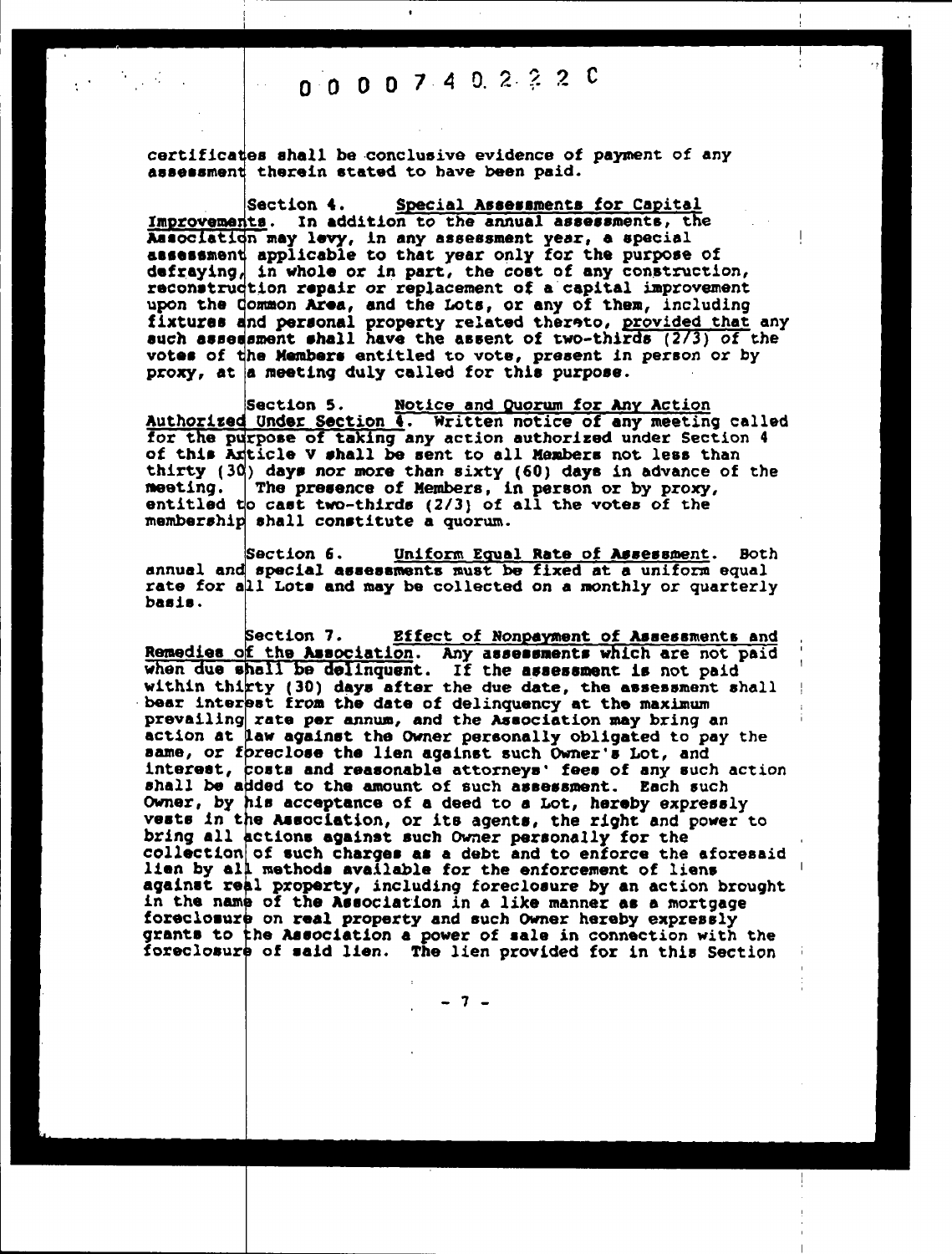000074.0-222 <sup>I</sup>

shall be in favor of the Association and shall be for the benefit of all other Lot Owners. The Association, acting on behalf of the Lot Owners, shall have the power to bid for the interest foreclosed at foreclosure sale and to acquire and hold, lease mortgage and convey the same, and to subrogate so much of its right to such liens as may be necessary or expedient to an insurance company continuing to give total coverage notwithstanding nonpayment of such defaulting Owner's portion of the premium for fire and other hazard insurance. No Owner may waive or otherwise escape liability for the assessments provided for herein by non-use of the Common Area, or abandonment of his Lot, or by renunciation of membership in the Association. An Owner may give to the Association, nevertheless, subject to acceptance thereof by the Association, a deed in lieu of foreclosure

Section 8. Subordination of the Association Lien to First Mortgages. The lien of the assessments provided for herein shall be subordinate to the line of any first mortgage given to any bank, savings bank, savings and loan association, pension fund or other institutional lender to Declarant. sale or transfer of any Lot shall not affect the assessment lien. However, the sale or transfer of any Lot pursuant to foreclosure of any first mortgage, or by deed in lieu of foreclosure, given as above provided, shall extinguish the 11en of such assessments as to payments which became due prior to the foreclosure sale and transfer. No foreclosure sale or transfer shall relieve such Lot owner from liability for. any assessments thereafter becoming due or relieve the Lot from the lien thereof.

Section 9. Reserves and Surplus. The Association's Board may establish, from time to time, reserves for such lawful purposes as in its sole discretion it may determine to be necessary or desirable for the greater financial security of the Association and the effectuation of its purposes. The Association shall not be obligated to spend in any fiscal year all the sums collected in such year, and may carry forward, as surplus, any balances remaining; nor shall the Association be obligated to apply any such surplus to the reduction of the amount of the annual assessment in the succeeding year, but may carry forward the same from year to year.

Section 10. Contractual Authority. The Association . shall be entitled to contract with any corporation, firm or other entity in the performance of- various duties imposed on the Association hereunder and the performance of any such entity shall be deemed the performance of the Association hereunder.

 $-8 -$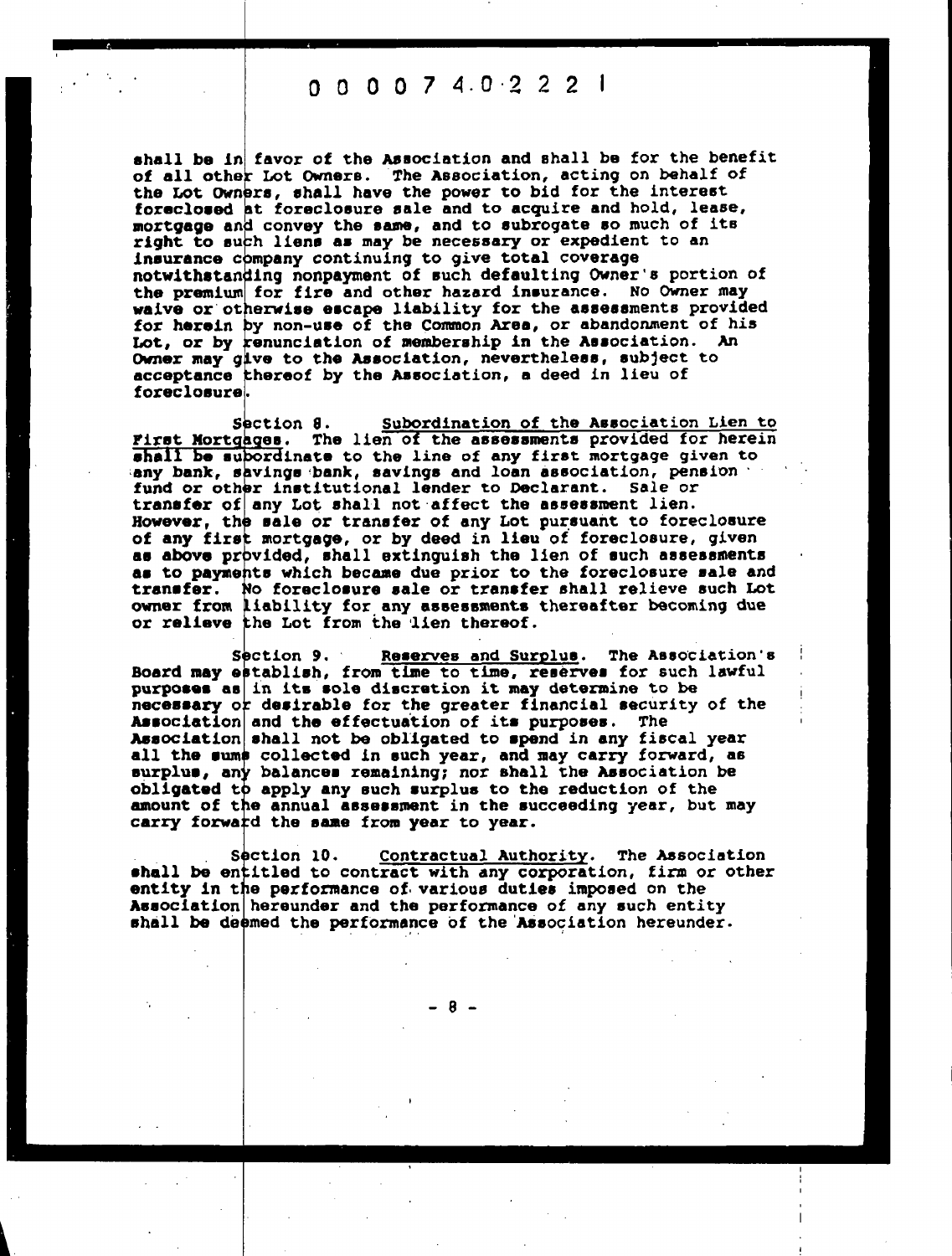### 0 0 0 0 7 4 0 2 2 2 2

Section 11. Obligations of Declarant. In spite of any provision to the contrary in this Article V, Declarant shall not be liable for the payment of common charges for any unsold Lots owned by it, unless and until said Lots are improved by completed units. tor purposes of this section, a completed unit shall be a unit for which a certificate of occupancy has been issued by the City of Rochester or the TOwn of Greece, as the case may be. Declarant shall, however, contribute to the Association that amount equal to the difference between the cost of operating the Association and the assessments collected from owners as set forth in the Estimated Budget. Similarly Declarant shall not be obligated to make any capital contribution except for the units which have been completed and are retained by Declarant.

#### ARTICLE VI

#### EXTERIOR MAINTENANCE

mowing, maintenance of trees and shrubs, paint, repair, replace and care of roofs, gutters, downspouts and exterior building Ih addition to maintenance of the Common Area, the Association shall provide exterior naintonance upon each Lot which is subject to assessment hereunder as follows: lawn surfaces. Such exterior maintenance shall not include glass surfaces or doors, screens or screen doors, nor shall it include the maintenance or snow shoveling of individual sldewalks.and steps, it any. In the event that the need for maintenance or repair is caused through the willful or negligent act of the Owner, his family, guests or invitees, the cost of such maintenance and repairs shall be added to and become part of the assessment to which such Lot is subject. The above obligation does not include any maintenance or repairs caused by fire or other casualty to the premises owned individually by members of the Association.

#### ARTICLE VII

#### PARTY WALLS

Section 1. General Rules of Law to Apply. Each wall which is built as part of the original construction of the dwelling units upon the Properties and placed on the dividing line between any two Lots shall constitute a party wall for the purposes of this Declaration only, and to the extent not inconsistent with the provisions of this Article, the general rules of law regarding party walls and liability for property damage due to negligence or willful acts or omissions shall apply thereto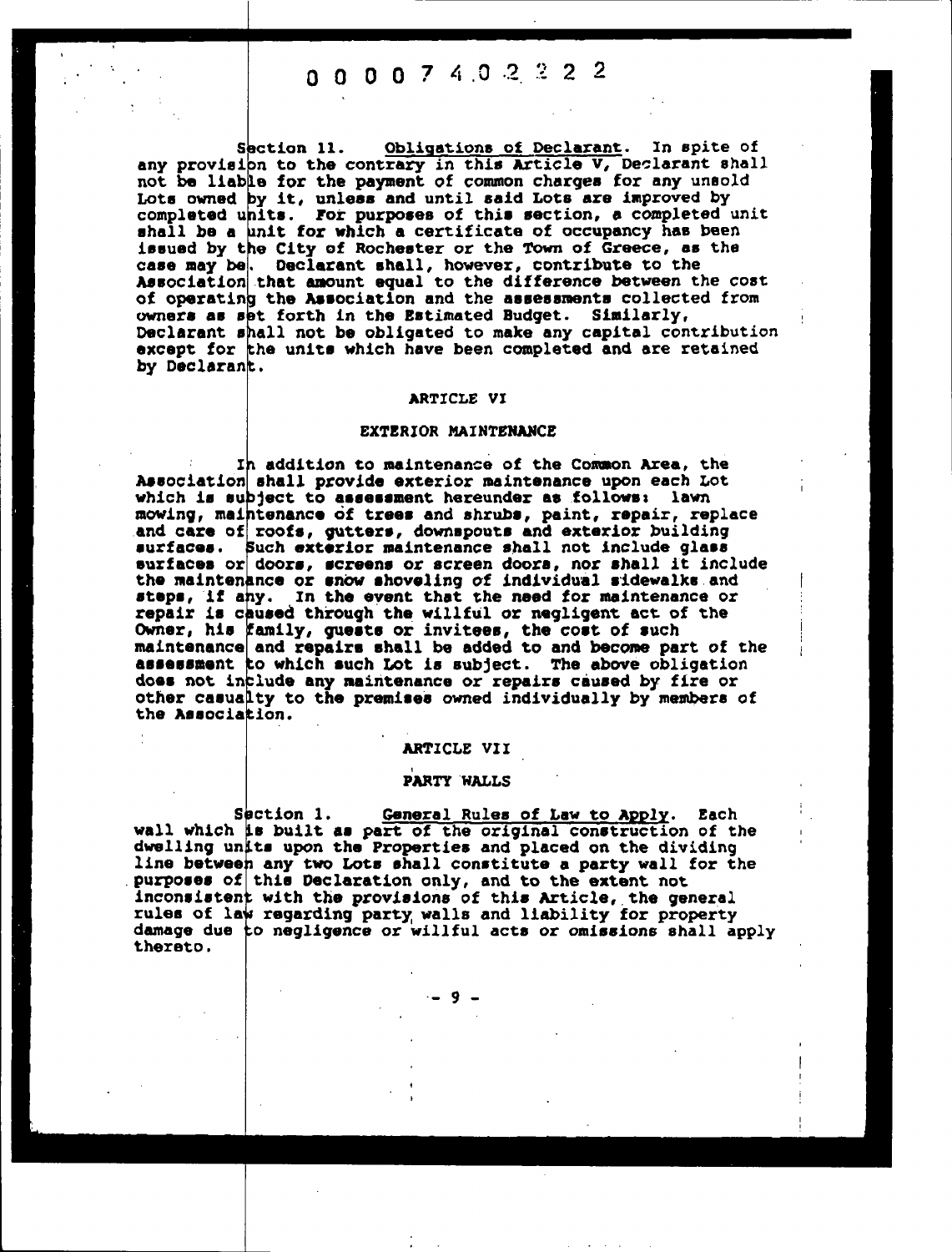# 00007402223

Section 2. Sharing of Repair and Maintenance. The cost of reasonable repair and maintenance of a party wall shall be shared by the Owners who make use of the wall in proportion to such use

Section 3. Destruction by Fire or Other Casualty. If a party wall is destroyed or damaged by fire or other casualty, any Owner who has used the wall may restore it, and if the other Owner thereafter makes use of the wall, he shall contribute to the cost of restoration thereof in proportion to such use without prejudice, however, to the right of any such Owner to call for a larger contribution from the other under any rule of law regarding liability for negligence or willful acts or omlaalons

Section 4. Weatherproofing. Notwithstanding any other provision of this Article, an Owner who by his negligent or other provision of this Article, an Owner who by his negligent or willful act causes the party wall to be exposed to the elements shall bear the whole cost of furnishing the necessary protection against such elements

Section 5. Right of Contribution Runs with the Land. The right of any Owner to contribution from any other Owner under this Article shall be appurtenant to the land and shall pass to such Owner's successors in title.

Section 6. Arbitration. In the event of any dispute arising concerning a party wall or under the provisions of this Article, except for disputes involving Declarant, each party shall chooss one arbitrator, and such arbitrators shall choose one edditional arbitrator and the decision shall be by a majority of all of the arbitrators and be binding upon the parties. Judgment upon the award of the arbitrators may be taken in any court of law with jurisdiction thereof.

#### ARTICLE VIII

#### use OF PROPERTY

The use of the Properties shall be restricted to and in accordance with the following provisions:

A. Type of Dwellings. No building shall be erected, altered, placed or permitted to remain on any Lot other than one single-family dwelling and a garage.

E. Use of Common Blements. The Common Area shall be used for the furnishing of benefits and activities for which the same are reasonably intended, for the enjoyment of the Units.

 $-10 -$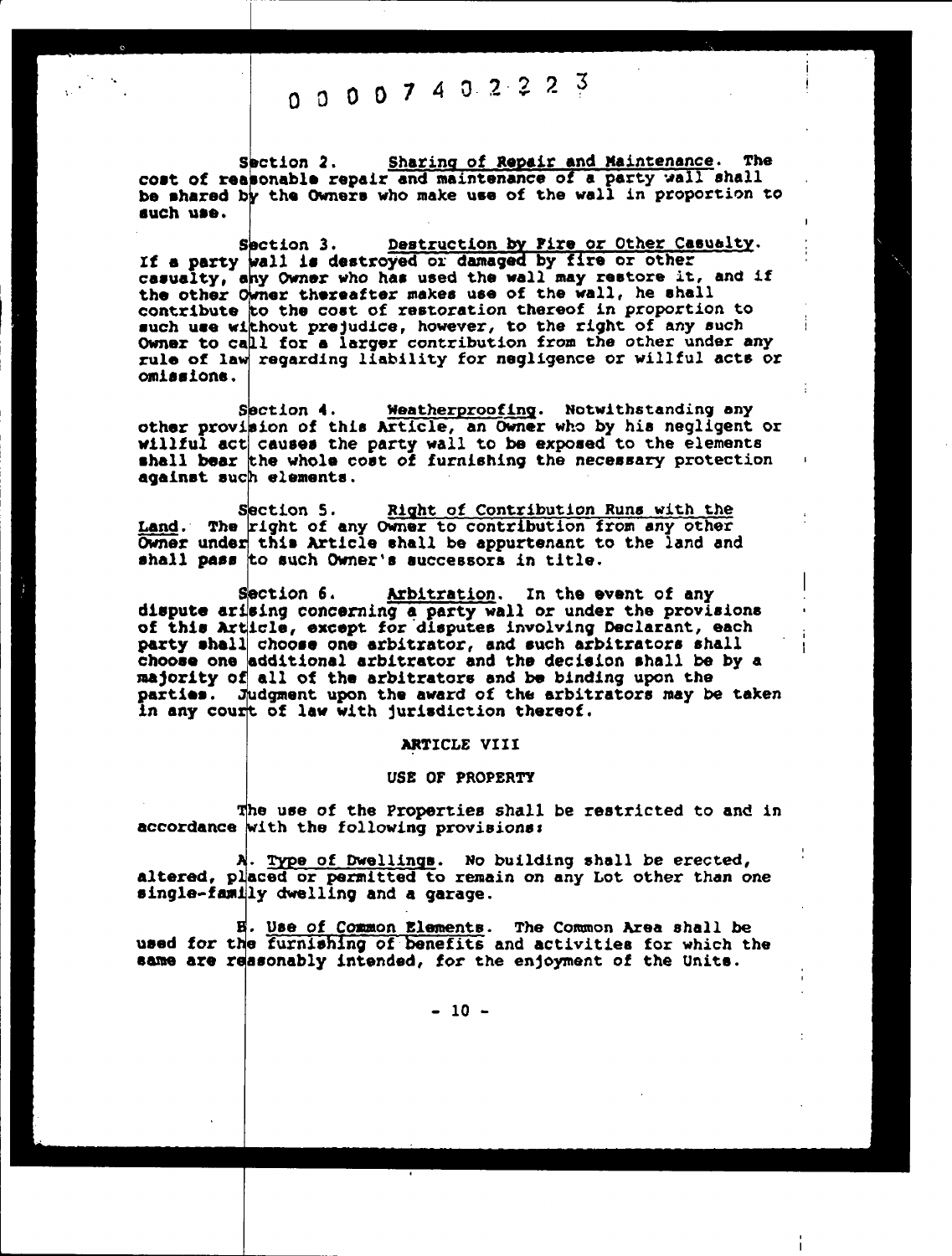## J 0 0 0 <sup>7</sup> <sup>4</sup> <sup>Q</sup> 2 2 2

i

c. Occupancy. No Unit shall be occupied by any persons taking possession in violation of the provisions of Article IX<br>below.

D. Nuisances. No nuisances shall be allowed upon the Properties nor shall any use or practice be allowed which is a source of annoyance to residents or which interferes with the peaceful possession and proper use of the Properties by their residen<del>ce.</del><br>,|><del>|</del>

n. Lawful Use. No immoral, improper, offensive or unlawful use shall be made of the Properties or any part thereof, and all valid laws, zoning ordinances and regulations of all<br>governmental bodies having jurisdiction thereof shall be<br>observed. The respective responsibilities of the Owners and the Board of Directors of the Association for complying with the requirements of governmental bodies which require maintenance modification or repair of the Properties shall be the same as hereinabove provided for the maintenance and repair of that portion of the Properties subject to such requirement.

r. Interpretation, In interpreting deeds, mortgages and plans, the original existing physical boundaries of a Unit (or, in the event the Unit is reconstructed, in substantial accordance with the original plan, its existing physical boundaries as reconstructed) shall be conclusively presumed to be its boundaries rather than the metes and bounds expressed in the deed, mortgage or plans, regardless of minor variance between boundaries shown on the plans or in the deed and those of the building

G. Regulations. Regulations concerning use of the Properties may be promulgated by the Board of Directors as hereinabove set forth; provided, however, that copies of such regulations are furnished to each Owner prior to the time that the same become effective. The initial regulations, which shall be damned effective until amended by the Board of Directors, are annexed to and made a part of the Bylaws. Such regulations shall not impair or limit the rights of mortgagees as elsewhere recited

H. Application to Declarant. These restrictions shall<br>not apply to the business activities of Declarant or its<br>successors during construction or any additions thereto, so long<br>as there are no undue delays.

 $-11 -$ 

I I

1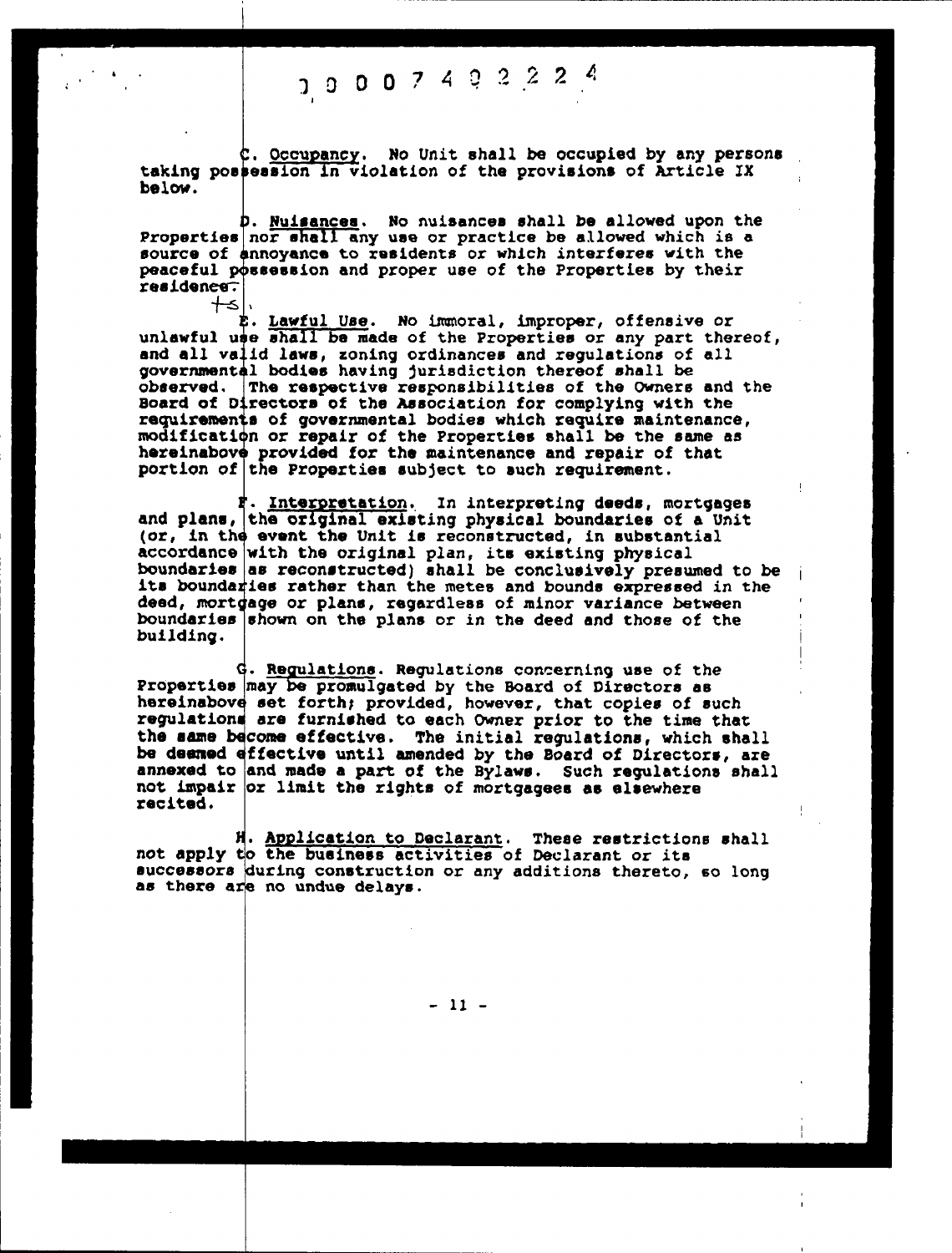## $0$  0 0 0 7 4 0 2 2 2 5

#### ARTICLE IX

#### ARCHITECTURAL CONTROL

No building, fence, wall, mail box or other structure shall be commenced, erected or maintained upon the Properties, nor shall any exterior addition to or change or alteration therein be made until the plans and specifications showing nature, kind, shape, height, materials and location of the same shall have been submitted to and approved in writing as to harmony of external design and location in relation to surrounding structures and topography by the Board of Directors of the Association. In the event said Board fails to approve or disapprove such design and location within thirty (30) days after<br>said plans and specifications have been submitted to it, approval<br>will not be required and this Article will be deemed to have been fully complied with.

#### ARTICLE X

 $\mathcal{P}_{\mathcal{A}}$  , we have  $\mathcal{P}_{\mathcal{A}}$ 

We can have a sub-

#### INSURANCE AND CASUALTY DAMAGES

The Board of Directors shall obtain and maintain, to the extent obtainable, at Owner's expense, insurance coverage insuring the structures and all other insurable improvements upon the Properties, including all Association property and all individual Units and improvements and betterments, and all personal property as may be owned by the Association, in an amount equal to the maximum insurable replacement value thereof as determined annually by the insurance company affording such coverage. Such coverage shall afford protection against loss or damage by fire and other hazards covered by the standard extended coverage endorsement and such other risks as from time to time customarily shall be covered with respect to buildings similar in construction, location and use as the Units and Association structures, including but not limited to vandalism, malicious mischief, windstorm and additional perils.

Insurance covering public liability and property damage shall be provided in such amounts and in such forms as shall be required by the Board of Directors, but in no event less than<br>\$500,000.00 for bodily injury to one person per occurrence; \$1,000,000.00 for aggregate bodily injury to all persons per one occurrence and \$250,000.00 property damage per occurrence;<br>including, but not limited to, hired automobile, non-owned automobile and off-premises employee coverage (if there are any employees).

 $-12$  -  $-$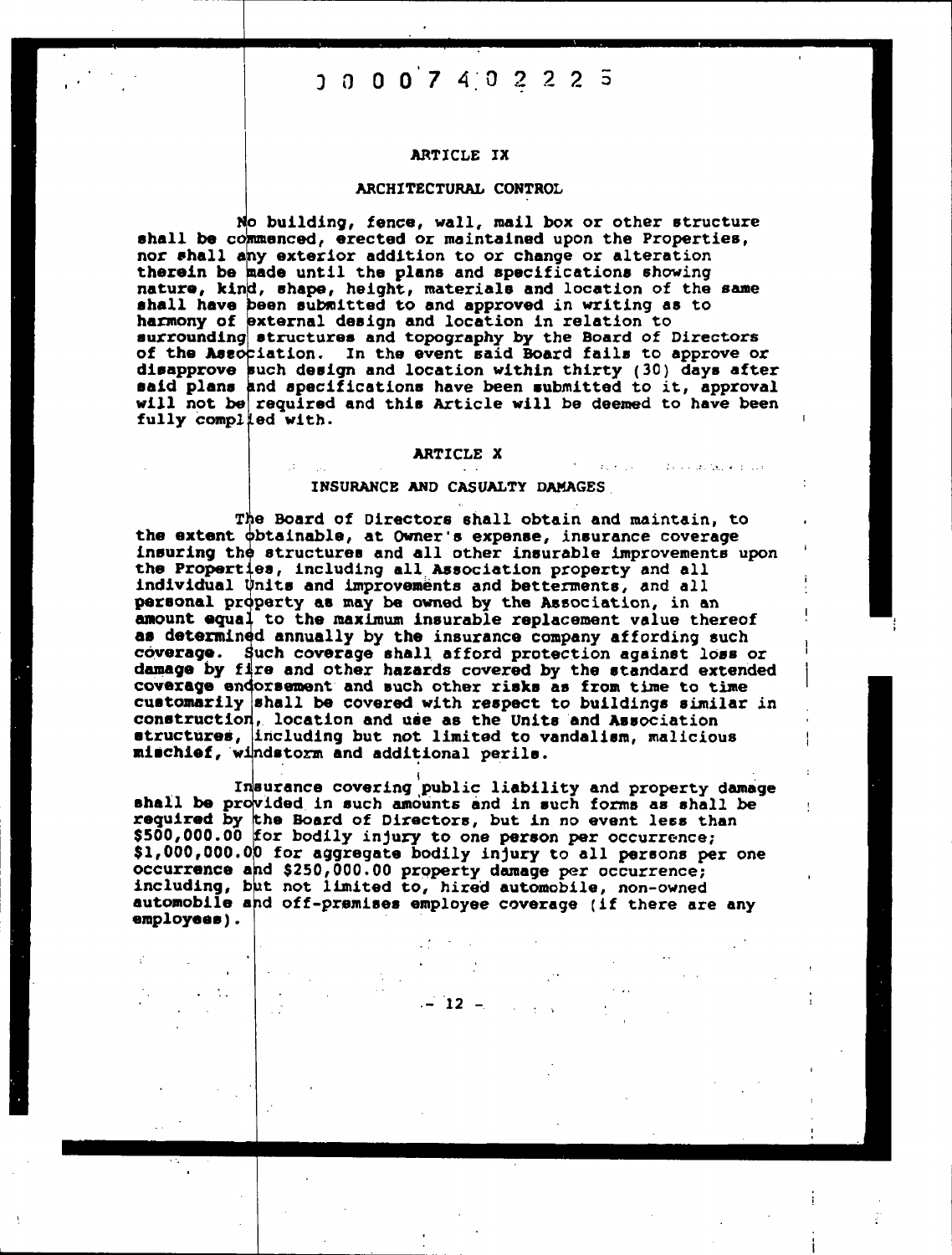### 1 0 0 0 7 4 0 2 2

 $\cdot$  . • I

in the event workers compensation insurance is required by law for the Association, a workers compensation policy meeting those requirements shall be procured.

with the exception of the insurance furnished by the Sponsor during construction all insurance policies upon the Properties (with the exception of the policies purchased by Owners themselves as outlined in the following paragraph) shall he purchased by the Board of Directors for the benefit of the Owners and their respective mortgagees, as their interests may appear,, subject, however, to the loss payment provisions in favor of the Asaociatlon hereinafter set forth. The policies shall provide for the issuance of certificates of insurance with mortgagee endorsements to the holders of first mortgages on the Units or any of them, and shall provide that the insurer waives its right  $\overrightarrow{d}$  subrogation as to any claims against Owners, the Board ot Directors and their respective employees, agents and guests. Such policy will also contain waivers of invalidity on account of acts of the insured, and ten days notice prior to any cancellation of any such policy. Each Owner delegates to the Board of Directors his right to adjust with insurance companies all losses under policies purchased by the Board of Directors of the Association subject to the rights of mortgagees of the Owners. All not proceeds under the policies shall he payable to the Association as Trustee

Each owner may obtain insurance, at his own expense affording doverage upon his personal property and for his personal liability, and additional insurance required by law, if any, but all such insurance shall contain the same waiver of subroqatlon as that to which reference is made above, and may be obtained from the insurance company from which the Board of Directors obtains coverage against the same risk, liability or peril, if the Board of Directors has such coverage. To the extent that an Owner obtains coverage for any risk related to his Unit from an insurer other than the Association°s insurer. he shall provide current certificates of coverage and deliver them to the Board of Directors

Premiums upon insurance policies purchased by the Board of Directors shall be paid by the Association and charged to Jwners as chamon expenses or in other appropriate manner.

The Board of Directors will arrange for repair of the<br>Units in the event of casualty loss, unless at a meeting of the<br>Board of Directors the Association Declaration is terminated..<br>In the event the insurance proceeds are n

 $-13 -$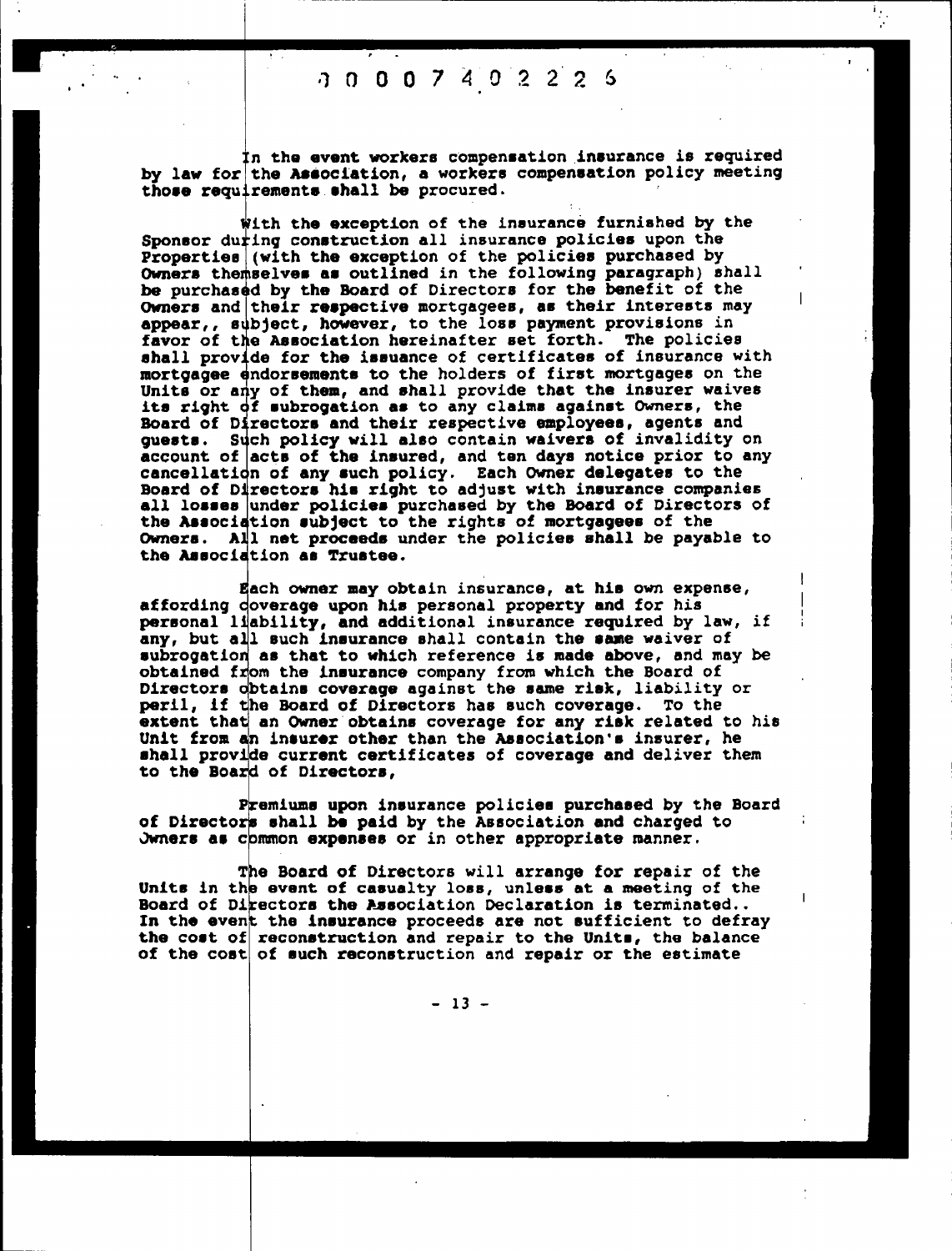### J 0 0 0 2 2 7

thereof will be assessed against all Owners. In the event of a casualty loss, the Owner will continue to pay the common charges on his Unit.

The Association may secure such other forms of insurance coverage as its Board of Directors may from time to time direct to be paid as a common expense.

#### ARTICLE xi

#### GENERAL PROVISIONS

Section 1. Duration and Amendment. The covenants and restrictions of this Declaration shall run with and bind the land, and shall inure to the benefit of and be enforceable by the Association, or the owner of any property subject to this Declaration, their respective heirs, successors and assigns, for a period of thirty (30) years from the date this Declaration is recorded. after which. time the covenants and restrictions shall be automatically extended tor successive periods of ten (10) years each, unless an instrument signed by the then Owners of seventy-five percent (75%) of the Lots has been recorded, agreeing to change said covenants and restrictions in whole or in part. This Declaration may be amended during the first thirty (30) year period by an instrument, signed by not less than ninety percent (90)) of the Owners, and thereafter by an instrument signed by not less than seventy-five percent  $(75\%)$  of the Owners. Any amendment must.be recorded in the Monroe County Clerk's Office to be effective.

Section 2. Severability. Invalidation of any one<br>of these covenants or restrictions by judgment or court order<br>shall in no way affect any other provisions, which shall remain<br>in full force and effect.

Section 3. Enforcement. The Association, or any Owner, shall have the right to enforce by any proceeding at law or in equity all restrictions, conditions, covenants reservations, liens and charges now or hereafter imposed by the provisions of this Declaration. Failure by the Association or by any Owner to enforce any covenant or restriction herein contained shall in no event be deemed a waiver of the right to do so thereafter

14

| 1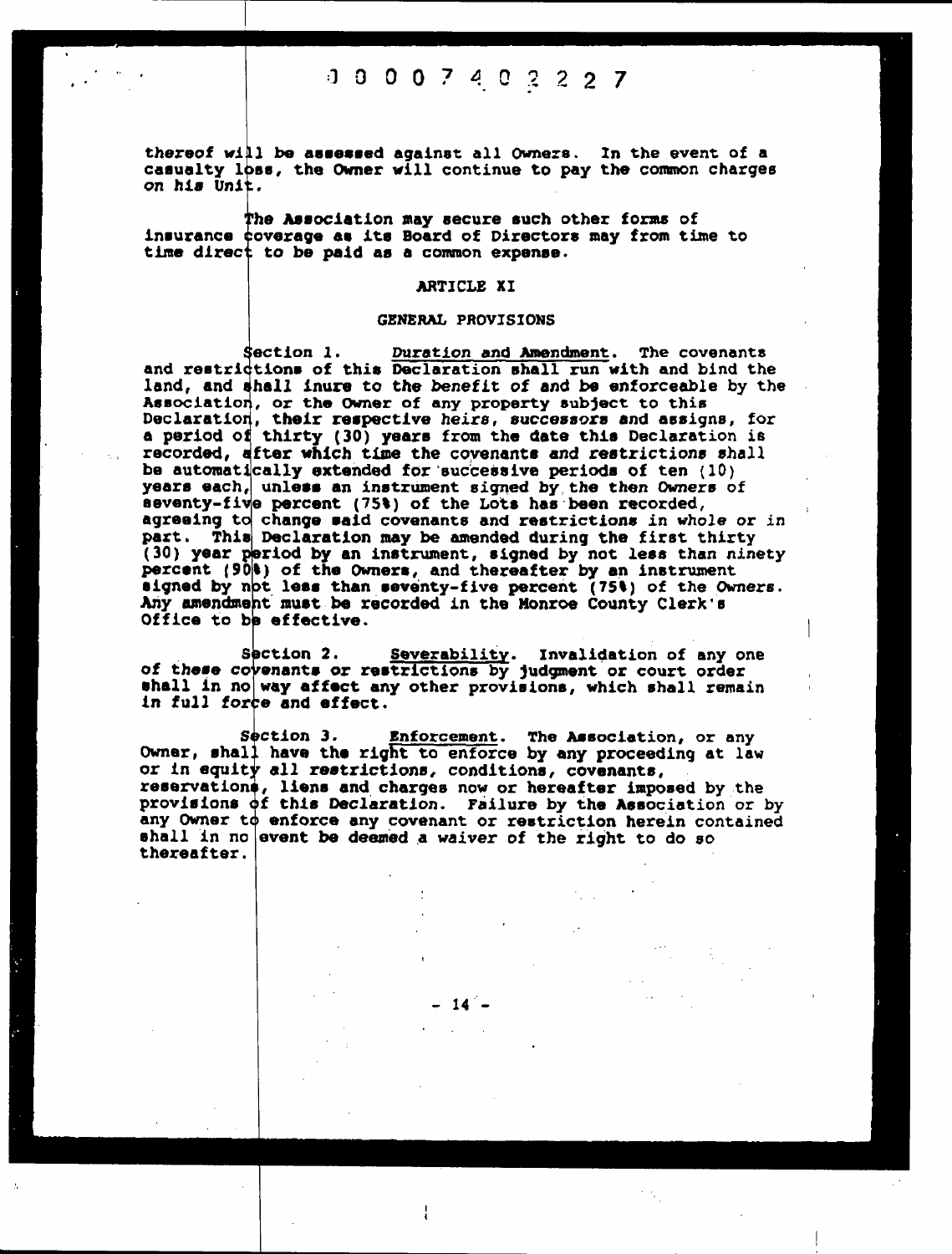### 1 0 0 0 7 4 0 2 2 2 3

#### ARTICLE XII

#### ADDITIONAL PROPERTIES

Declarant, its successors or assigns, shall have the right, without the consent of the members of the Association, within five  $(5^{\circ})$  years of the date of this Instrument, to bring within the scheme of this Declaration additional properties to be developed substantially as the properties contained herein. However, neither Declarant nor its successors and assigns shall be bound to make such additions. Such additions shall be made by filing in the Monroe County Clerk's office a supplemental Declaration with respect to the additional properties, which shall extend the scheme of this Declaration to such properties. Such supplemental Declaration may contain additions and modifications to the covenants and restrictions contained in this Declaration which are not inconsistent with the scheme of this

Declaration. In no event, however, shall such supplemental Declaration revoke the covenants established by this Declaration.

IN WITNESS WHEREOF, the undersigned, being the Declarant herein, has hereunto set its hand and seal this 25 day of  $July$ , 1988.

- 15 -

VICTOR RAWSON DEVELOPMENT CORPORATION

 $\mathbf{I}$ 

[SEAL]

I have a set of the set of the set of the set of the set of the set of the set of the set of the set

 $Byz (m+1)$ David/J. Wegman, President 2013, 2:45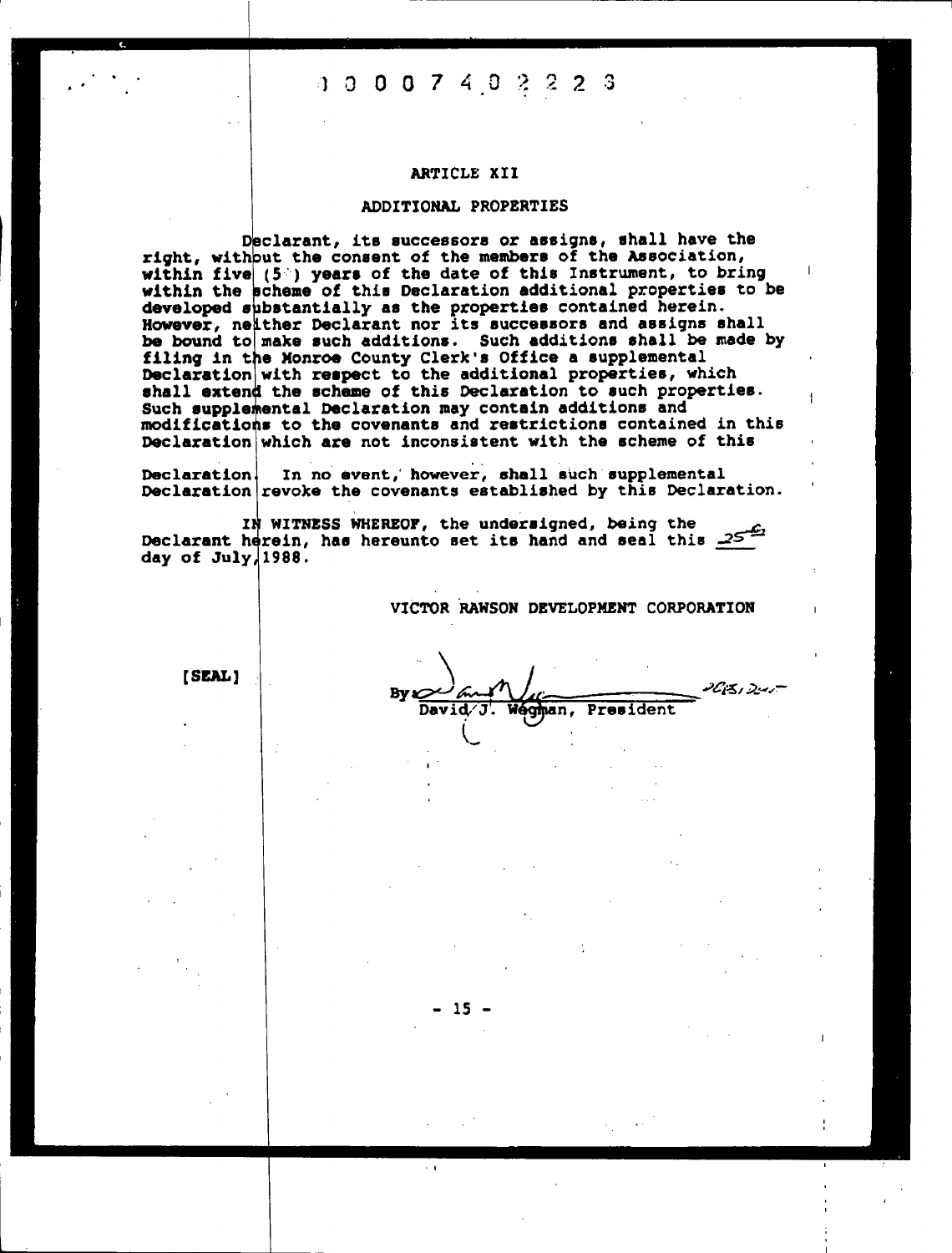STATE OF NEW YORK) COUNTY OF MONROE SS.: CITY OF ROCHESTER)

On this 25th day of July, 1988,, before me personally came David J. Wegman, to me personally known, who, being by me first duly sworn, did depose and say that he resides in the Town of Hilton, New York; that he is President of Victor Rawson Development Corporation, the corporation described in and which executed the foregoing instrument; that he knows the seal of said corporation; that the seal affixed to said instrument is such seal; that it was affixed thereto by order of the Board of Directors of said corporation and that he signed his name thereto with like authority.

PAM

hhlic Y A. GOLDMAN ia, On to of New York d in Manroe County n Expires March 30, 1969